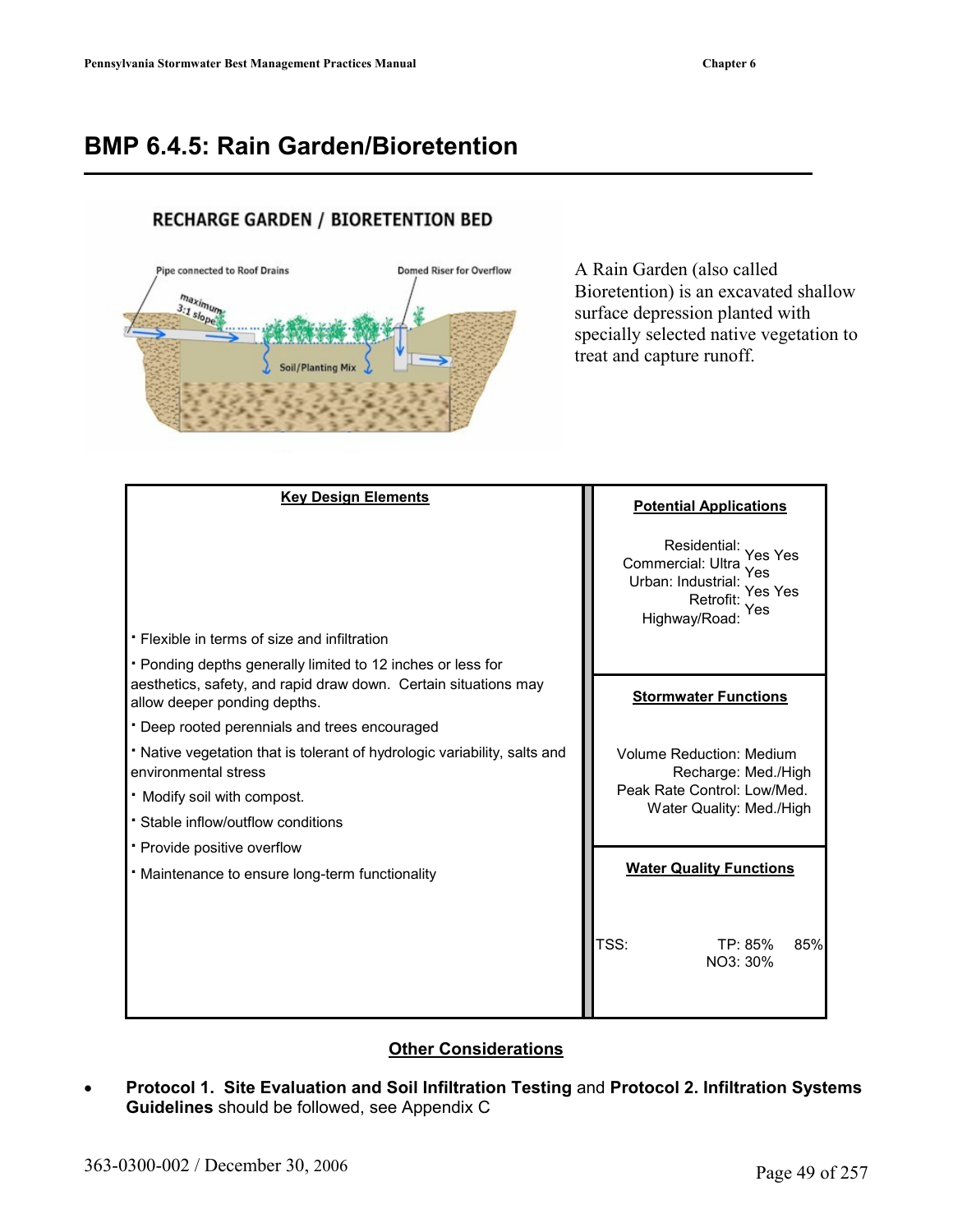#### **Description**

Bioretention is a method of treating stormwater by pooling water on the surface and allowing filtering and settling of suspended solids and sediment at the mulch layer, prior to entering the plant/soil/microbe complex media for infiltration and pollutant removal. Bioretention techniques are used to accomplish water quality improvement and water quantity reduction. Prince George's County, Maryland, and Alexandria, Virginia have used this BMP since 1992 with success in many urban and suburban settings.

Bioretention can be integrated into a site with a high degree of flexibility and can balance nicely with other structural management systems, including porous asphalt parking lots, infiltration trenches, as well as non-structural stormwater BMPs described in Chapter 5.

The vegetation serves to filter (water quality) and transpire (water quantity) runoff, and the root systems can enhance infiltration. The plants take up pollutants; the soil medium filters out pollutants and allows storage and infiltration of stormwater runoff; and the bed provides additional volume control. Properly designed bioretention techniques mimic natural ecosystems through species diversity, density and distribution of vegetation, and the use of native species, resulting in a system that is resistant to insects, disease, pollution, and climatic stresses.



#### **Rain Gardens / Bioretention function to:**

- Reduce runoff volume
- Filter pollutants, through both soil particles (which trap pollutants) and plant material (which take up pollutants)
- Recharge groundwater by infiltration
- Reduce stormwater temperature impacts
- Enhance evapotranspiration
- Enhance aesthetics
- Provide habitat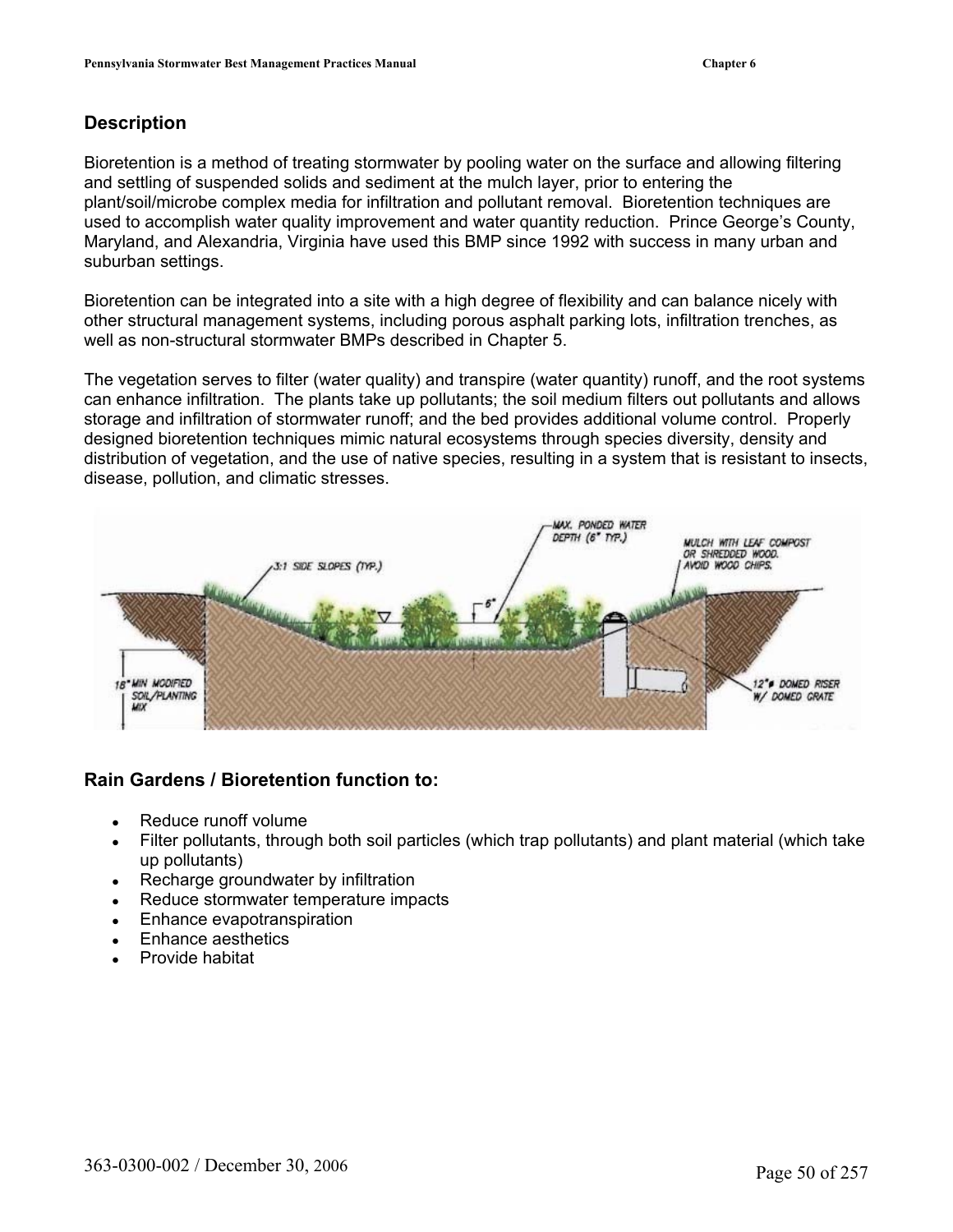#### **Primary Components of a Rain Garden/Bioretention System**

The primary components (and subcomponents) of a rain garden/bioretention system are:

#### **Pretreatment (optional)**

Sheet flow through a vegetated buffer strip, cleanout, water quality inlet, etc. prior to entry into the Rain Garden

#### **Flow entrance**

- Varies with site use (e.g., parking island versus residential lot applications)
- $\bullet$  Water may enter via an inlet (e.g., flared end section)
- Sheet flow into the facility over grassed areas
- Curb cuts with grading for sheet flow entrance
- Roof leaders with direct surface connection
- Trench drain
- Entering velocities should be non-erosive.

#### **Ponding area**

- Provides temporary surface storage of runoff
- Provides evaporation for a portion of runoff
- Design depths allow sediment to settle
- Limited in depth for aesthetics and safety

#### **Plant material**

- Evapotranspiration of stormwater
- Root development and rhizome community create pathways for infiltration
- Bacteria community resides within the root system creating healthy soil structure with water quality benefits
- Improves aesthetics for site
- **Provides habitat for animals and insects**
- Reinforces long-term performance of subsurface infiltration
- Should be tolerant of salts if in a location that would receive snow melt chemicals

#### **Organic layer or mulch**

- Acts as a filter for pollutants in runoff
- $\bullet$  Protects underlying soil from drying and eroding
- Simulates leaf litter by providing environment for microorganisms to degrade organic material
- Provides a medium for biological growth, decomposition of organic material, adsorption and bonding of heavy metals
- Wood mulch should be shredded compost or leaf mulch is preferred.

#### **Planting soil/volume storage bed**

- $\bullet$  Provides water/nutrients to plants
- Enhances biological activity and encourages root growth
- Provides storage of stormwater by the voids within the soil particles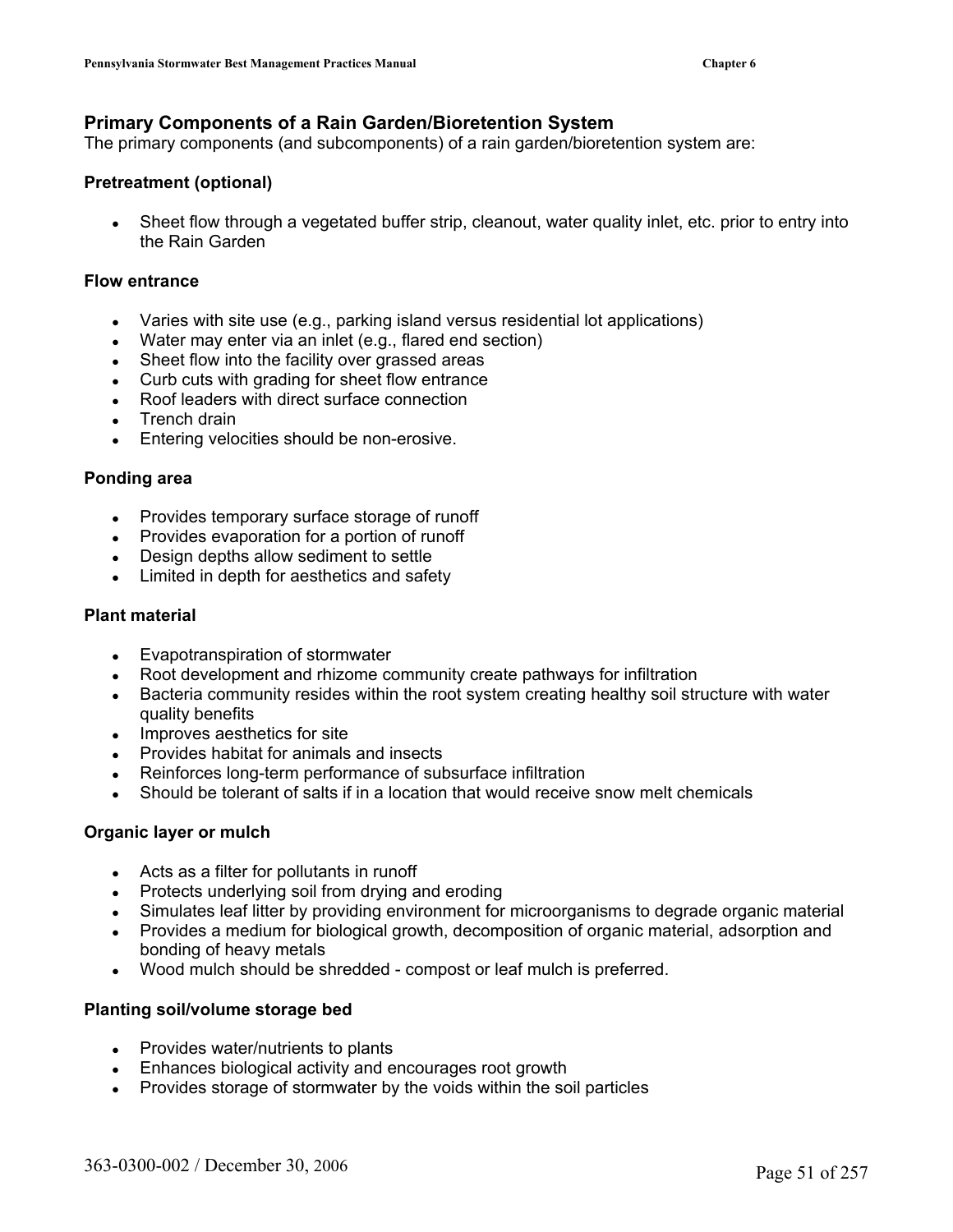#### **Positive overflow**

- Will discharge runoff during large storm events when the storage capacity is exceeded. Examples include domed riser, inlet, weir structure, etc.
- An underdrain can be included in areas where infiltration is not possible or appropriate.



#### **Variations**

Generally, a Rain Garden/Bioretention system is a vegetated surface depression that provides for the infiltration of relatively small volumes of stormwater runoff, often managing stormwater on a lot-by-lot basis (versus the total development site). If greater volumes of runoff need to be managed or stored, the system can be designed with an expanded subsurface infiltration bed or the Bioretention area can be increased in size.

The design of a Rain Garden can vary in complexity depending on the quantity of runoff volume to be managed, as well as the pollutant reduction objectives for the entire site. Variations exist both in the components of the systems, which are a function of the land use surrounding the Bioretention system.

The most common variation includes a gravel or sand bed underneath the planting bed. The original intent of this design, however, was to perform as a filter BMP utilizing an under drain and subsequent discharge. When a designer decides to use a gravel or sand bed for volume storage under the planting bed, then additional design elements and changes in the vegetation plantings should be provided.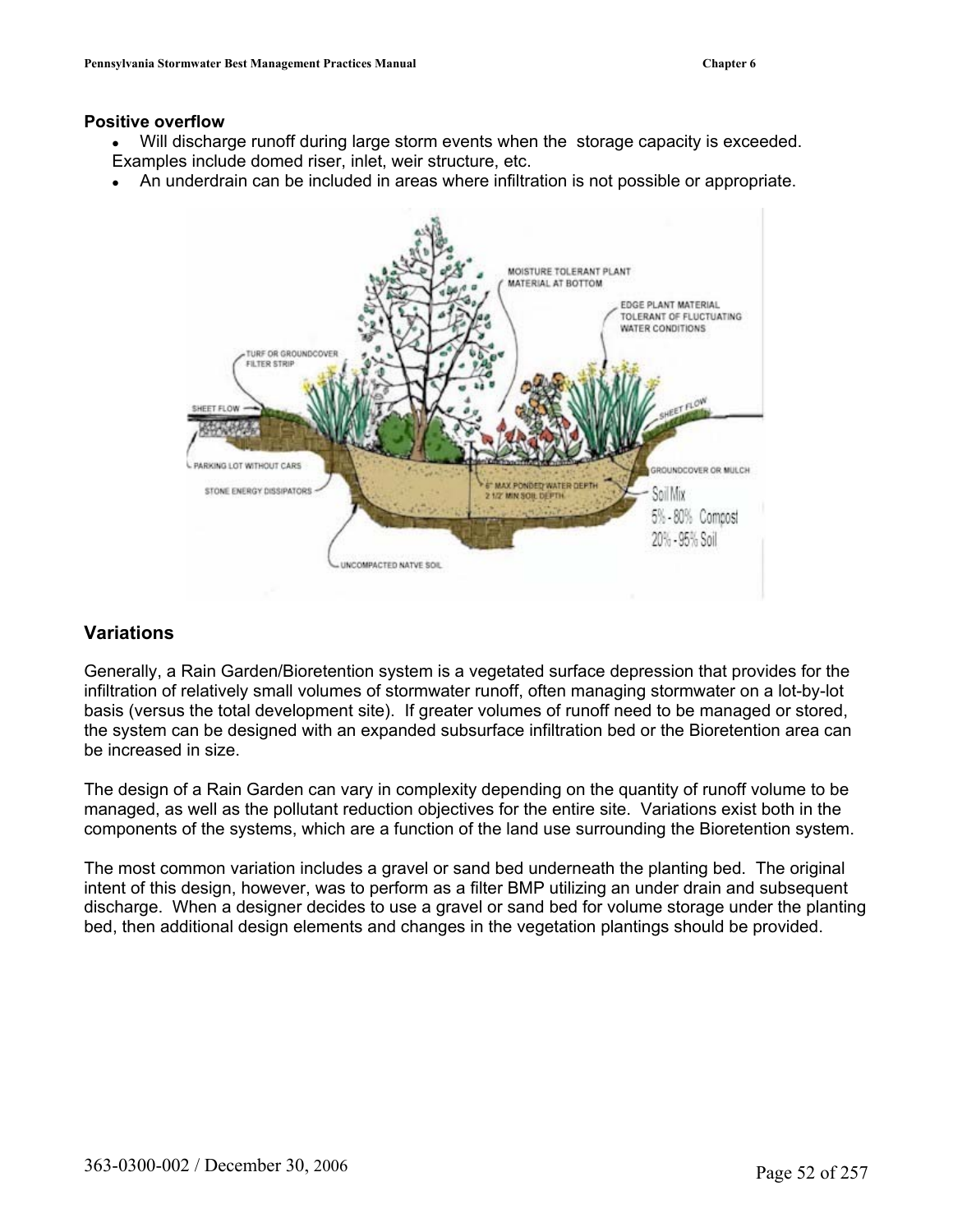## **Flow Entrance: Curbs and Curb Cuts Flow Entrance: Trench Drain**





 **Positive Overflow: Domed Riser** 



**Positive Overflow: Inlet** 

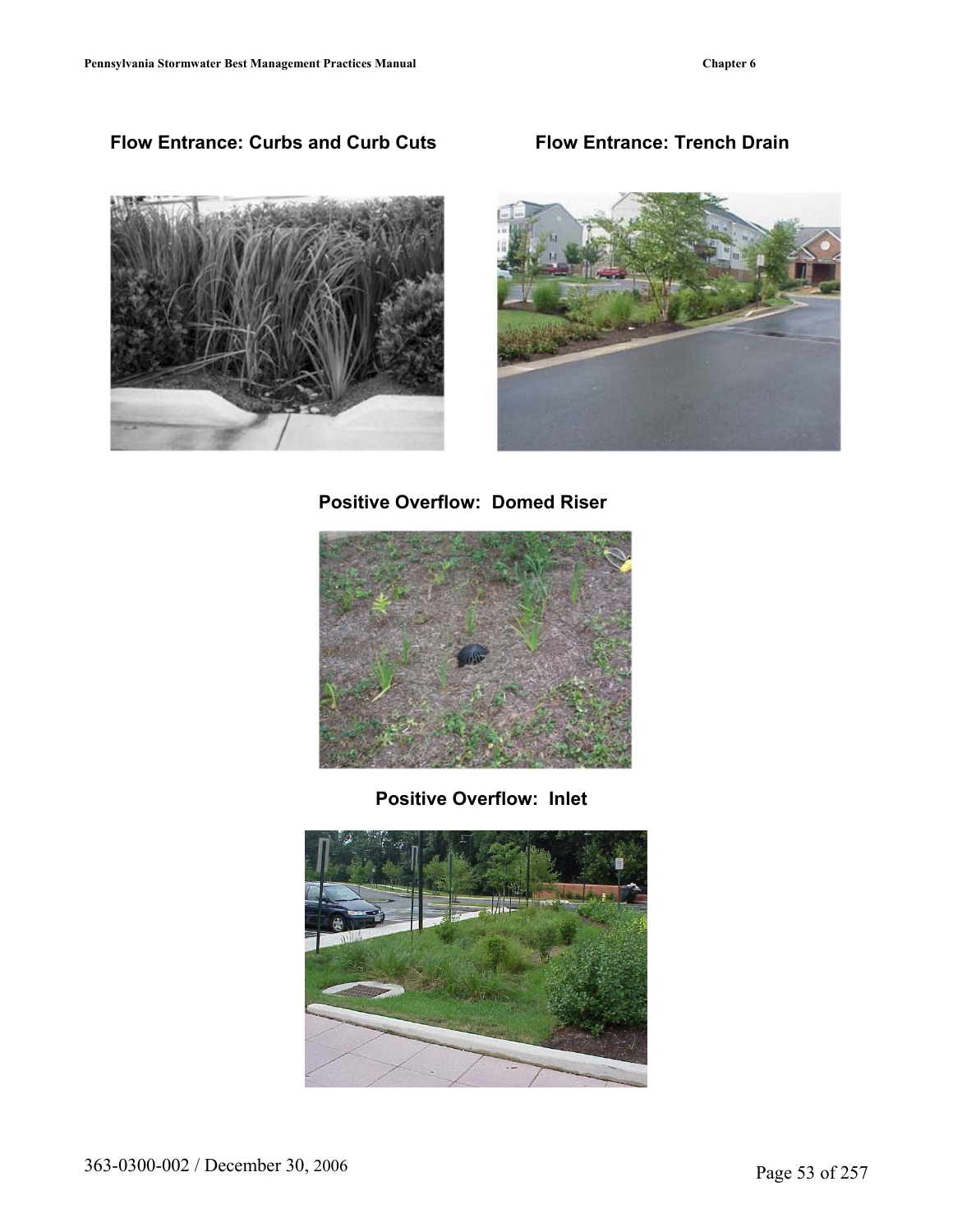### **Applications**

Bioretention areas can be used in a variety of applications: from small areas in residential lawns to extensive systems in large parking lots (incorporated into parking islands and/or perimeter areas).

#### **• Residential On-lot**

Rain Garden (Prince George's County) Simple design that incorporates a planting bed in the low portion of the site





**• Tree and Shrub Pits**  Stormwater management technique that intercepts runoff and provides shallow ponding in a dished mulched area around the tree or shrub.

Extend the mulched area to the tree dripline

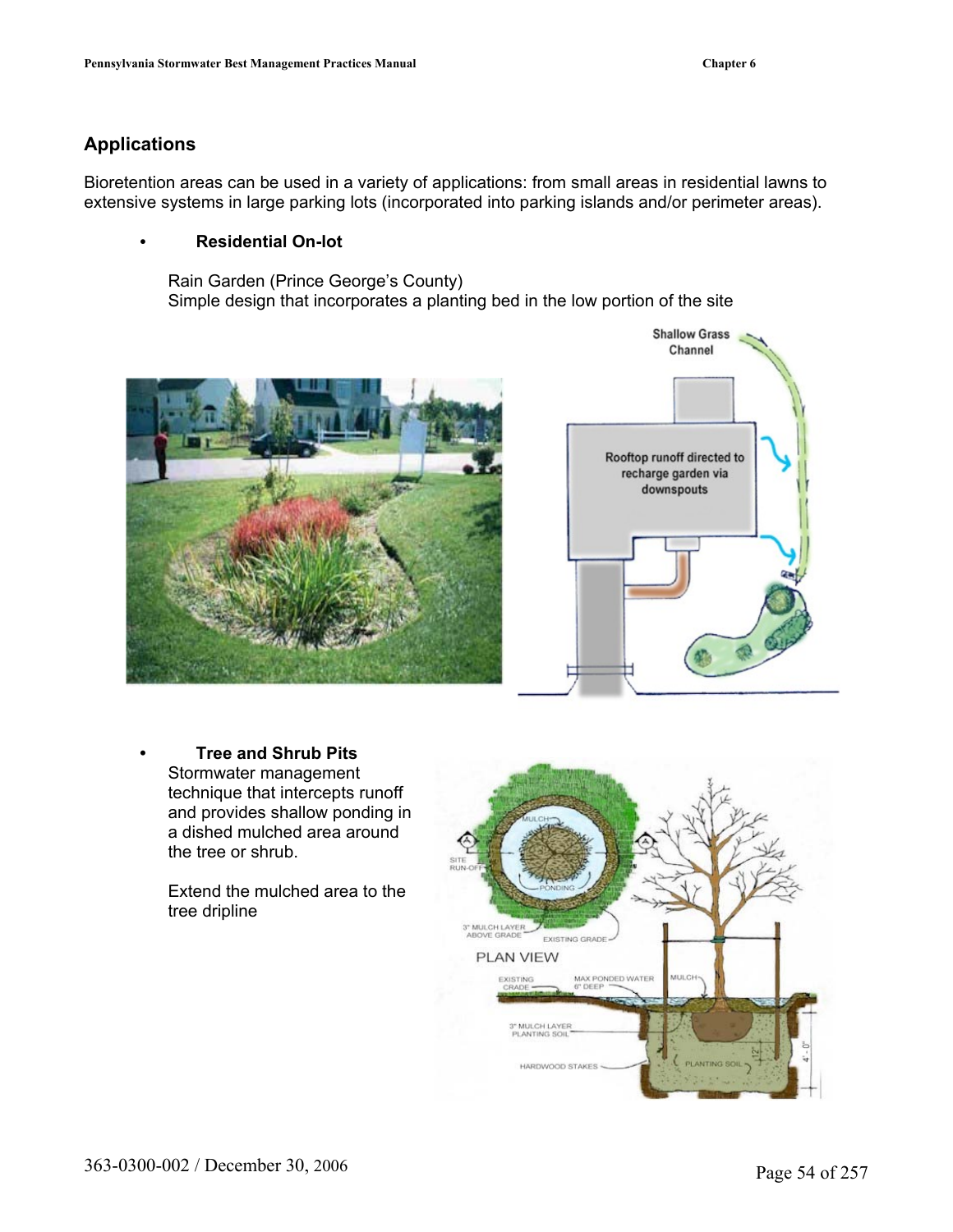**• Roads and highways**





**GRASS CHANNEL** 

**• Parking Lots • Parking Lot Island Bioretention** 



#### **Commercial/Industrial/Institutional •**

In commercial, industrial, and institutional situations, stormwater management and greenspace areas are limited, and in these situations, Rain Gardens for stormwater management and landscaping provide multifunctional options.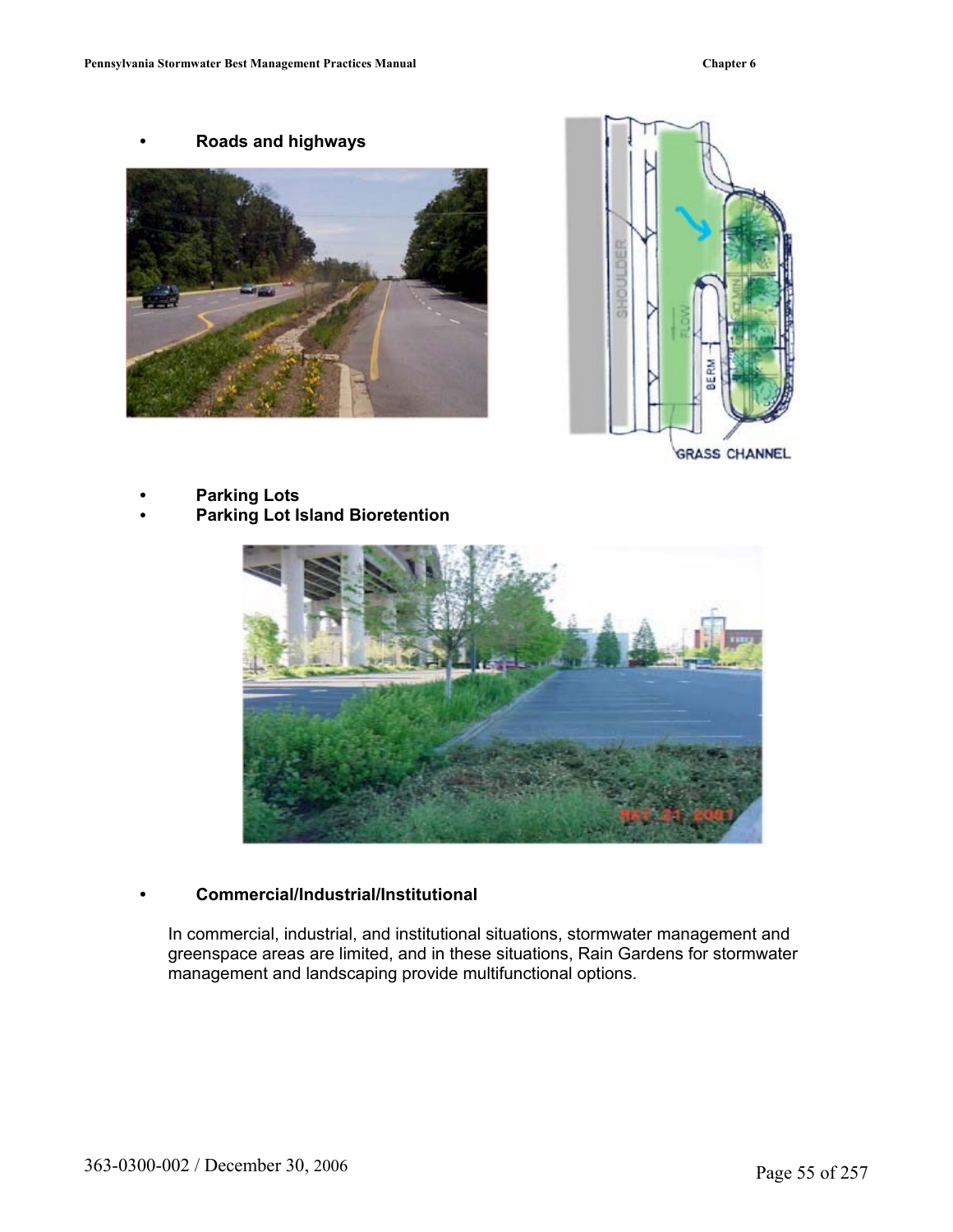#### **• Curbless (Curb cuts) Parking Lot Perimeter Bioretention**

The Rain Garden is located adjacent to a parking area with no curb or curb cuts , allowing stormwater to sheet flow over the parking lot directly into the Rain Garden. Shallow grades should direct runoff at reasonable velocities; this design can be used in conjunction with depression storage for stormwater quantity control.



**• Curbed Parking Lot Perimeter Bioretention** 



**• Roof leader connection from adjacent building** 



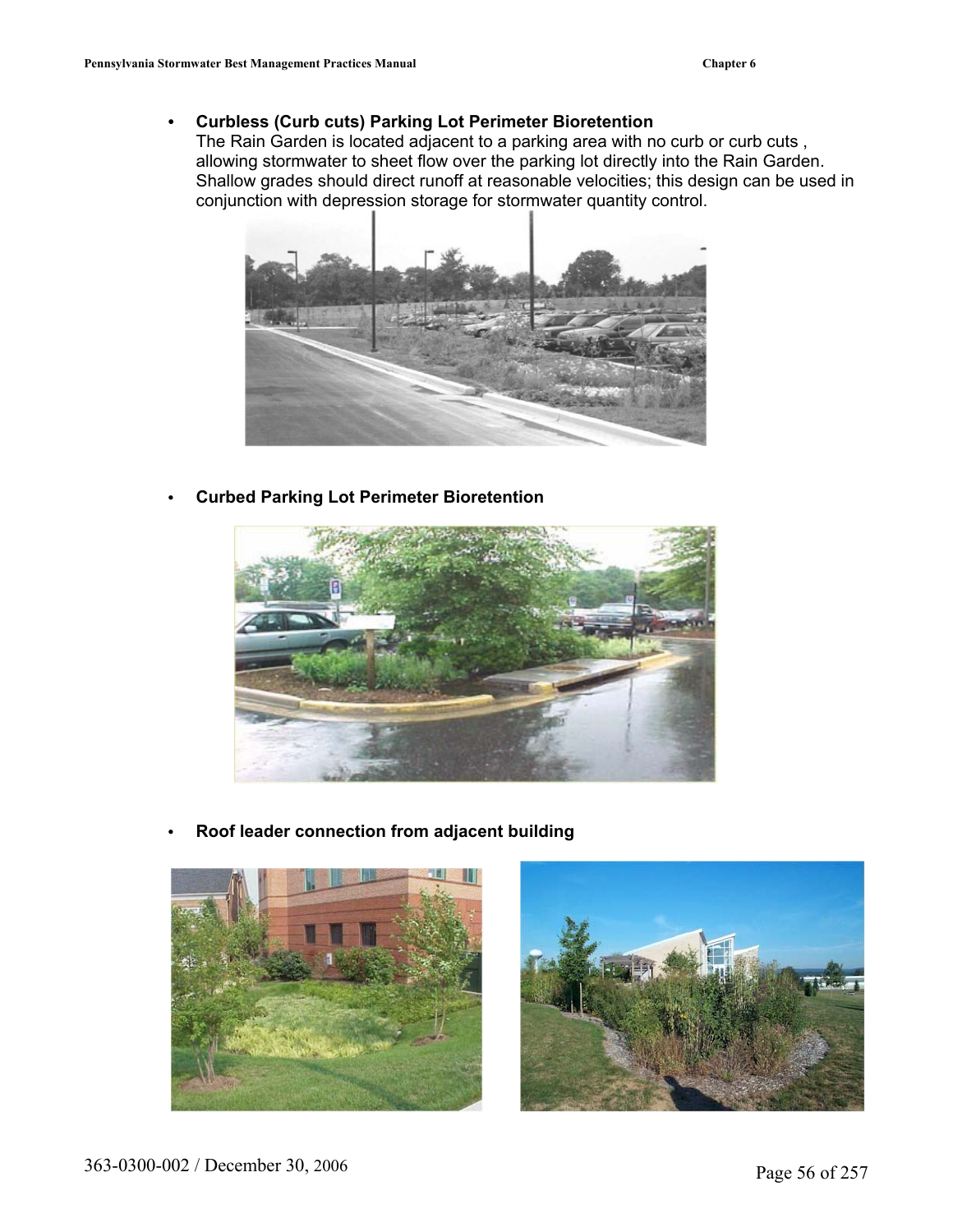#### **Design Considerations**

Rain Gardens are flexible in design and can vary in complexity according to water quality objectives and runoff volume requirements. Though Rain Gardens are a structural BMP, the initial siting of bioretention areas should respect the Integrating Site Design Procedures described in Chapter 4 and integrated with the preventive non-structural BMPs.

It is important to note that bioretention areas are not to be confused with constructed wetlands or wet ponds which permanently pond water. Bioretention is best suited for areas with at least moderate infiltration rates (more than 0.1 inches per hour). In extreme situations where permeability is less than 0.1 inches per hour, special variants may apply, including under drains, or even constructed wetlands.

Rain Gardens are often very useful in retrofit projects and can be integrated into already developed lots and sites. An important concern for all Rain Garden applications is their long-term protection and maintenance, especially if undertaken in multiple residential lots where individual homeowners provide maintenance. In such situations, it is important to provide some sort of management that insures their long-term functioning (deed restrictions, covenants, and so forth).

- 1. **Sizing criteria** 
	- **a. Surface area** is dependent upon storage volume requirements but should generally not exceed a maximum loading ratio of 5:1 (impervious drainage area to infiltration area; see Protocol 2. Infiltration Systems Guidelines (Appendix C) for additional guidance on loading rates.)
	- **b. Surface Side slopes** should be gradual. For most areas, maximum 3:1 side slopes are recommended, however where space is limited, 2:1 side slopes may be acceptable.
	- **c. Surface Ponding depth** should not exceed 6 inches in most cases and should empty within 72 hours.
	- **d. Ponding area** should provide sufficient surface area to meet required storage volume without exceeding the design ponding depth. The subsurface storage/infiltration bed is used to supplement surface storage where feasible.
	- **e. Planting soil depth** should generally be at least 18" where only herbaceous plant species will be utilized. If trees and woody shrubs will be used, soil media depth may be increased, depending on plant species.
- combined with 20-30% organic material (compost), and 70-80% soil base (preferably topsoil). 2. **Planting Soil** should be a loam soil capable of supporting a healthy vegetative cover. Soils should be amended with a composted organic material. A typical organic amended soil is Planting soil should be approximately 4 inches deeper than the bottom of the largest root ball.
- beneficial to adsorb pollutants and retain water), be free of toxic substances and unwanted plant material and have a 5 –10% organic matter content. Additional organic matter can be added to the soil to increase water holding capacity (tests should be conducted to determine volume storage capacity of amended soils). 3. **Volume Storage Soils** should also have a pH of between 5.5 and 6.5 (better pollutant adsorption and microbial activity), a clay content less than 10% (a small amount of clay is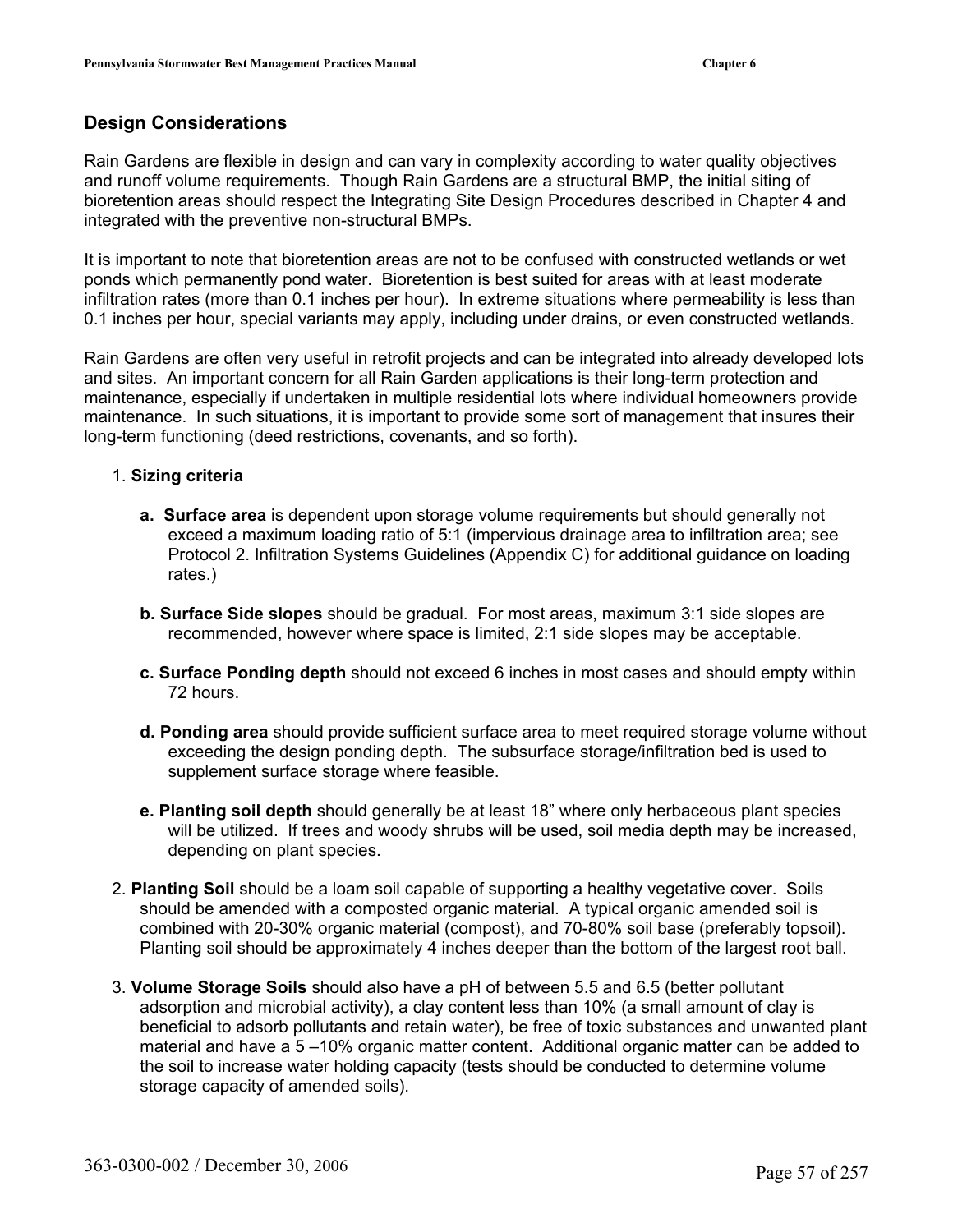- 4. Proper **plant selection** is essential for bioretention areas to be effective. Typically, native floodplain plant species are best suited to the variable environmental conditions encountered. If shr ubs and trees are included in a bioretention area (which is recommended), at least three species of shrub and tree should be planted at a rate of approximately 700 shrubs and 300 trees per acre (shrub to tree ratio should be 2:1 to 3:1). An experienced landscape architect is recommended to design native planting layout.
- **5. Planting periods** will vary, but in general trees and shrubs should be planted from mid-March through the end of June, or mid-September through mid-November
- 6. A maximum of 2 to 3 inches of shredded **mulch** or leaf compost (or other comparable product) enhance metal removals, and simulate leaf litter in a natural forest system. Wood chips should be avoided as they tend to float during inundation periods. Mulch / compost layer should not exceed 3" in depth so as not to restrict oxygen flow to roots. should be uniformly applied immediately after shrubs and trees are planted to prevent erosion,
- 7. Mus t be designed carefully in areas with **steeper slopes** and should be aligned parallel to con tours to minimize earthwork.
- 8. Under drains should not be used except where in-situ soils fail to drain surface water to meet the criteria in Chapter 3.

#### **Detailed Stormwater Functions**

#### **Infiltra tion Area**

#### **Volum e Reduction Calculations**

The storage volume of a Bioretention area is defined as the sum total of 1. and the smaller of 2a or 2b below. The surface storage volume should account for at least 50% of the total storage. Inter-media void volumes may vary considerably based on design variations.

- 1. Surface Storage Volume (CF) = Bed Area (ft<sup>2</sup>)  $\times$  Average Design Water Depth
- 2a. Infiltration Volume = Bed Bottom area (sq ft) x infiltration design rate (in/hr) x infiltration period (hr)  $\times$  1/12.
- 2b. Volume = Bed Bottom area (sq ft) x soil mix bed depth x void space.

#### **Peak R ate Mitigation**

See Chapter 8 for Peak Rate Mitigation methodology, which addresses link between volume reduction and peak rate control.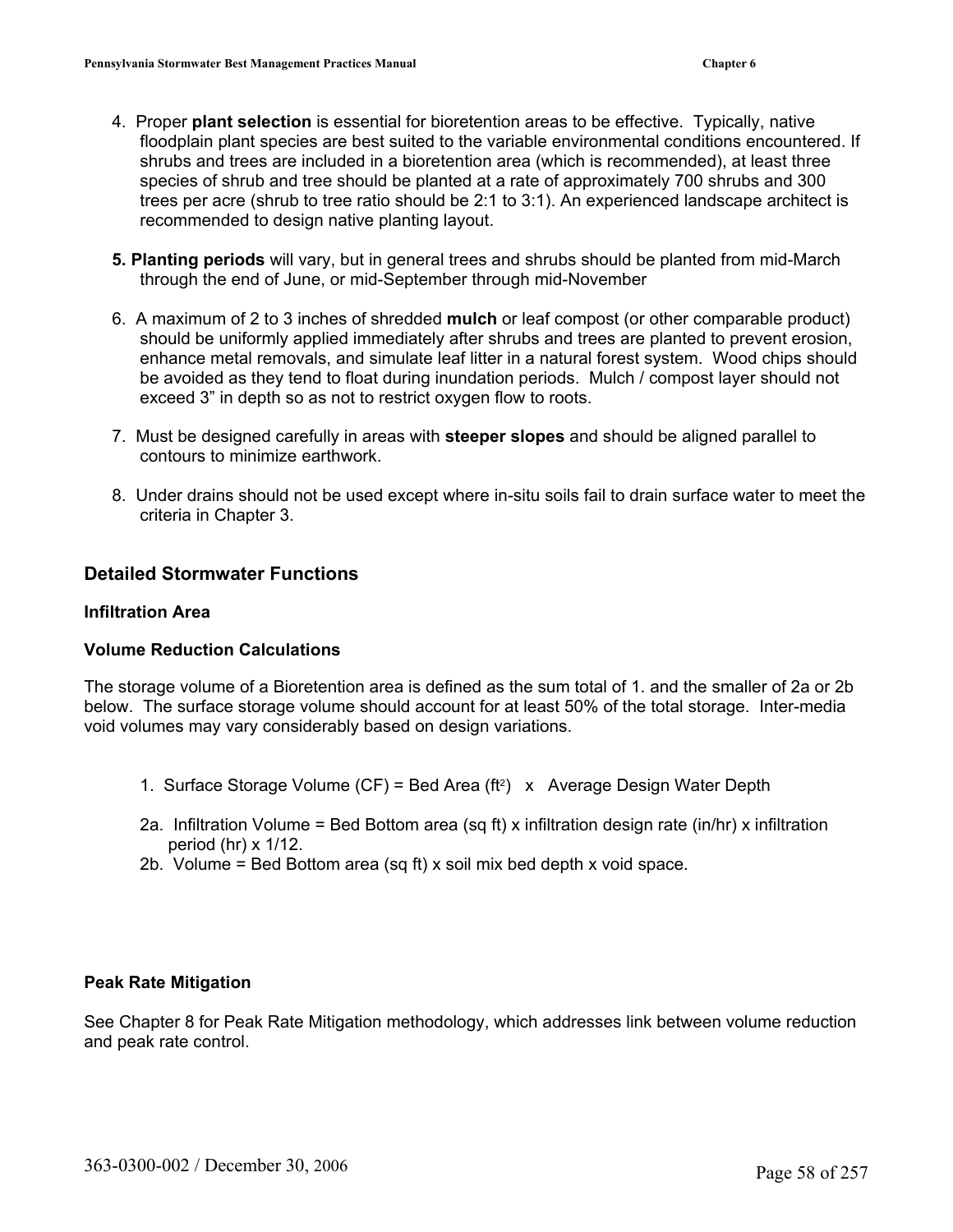#### **Water Quality Improvement**

See Chapter 8 for Water Quality Improvement methodology, which addresses pollutant removal effectiveness of this BMP.

#### **Construction Sequence**

The following is a typical construction sequence; however, alterations might be necessary depending on design variations.

- 1. Install temporary sediment control BMPs as shown on the plans.
- 2. Complete site grading. If applicable, construct curb cuts or other inflow entrance but provide protection so that drainage is prohibited from entering construction area.
- 3. Stabilize grading within the limit of disturbance except within the Rain Garden area. Rain garden bed areas may be used as temporary sediment traps provided that the proposed finish elevation of the bed is 12 inches lower than the bottom elevation of the sediment trap.
- 4. Excavate Rain Garden to proposed invert depth and scarify the existing soil surfaces. Do not compact in-situ soils.
- 5. Backfill Rain Garden with amended soil as shown on plans and specifications. Overfilling is recommended to account for settlement. Light hand tamping is acceptable if necessary.
- 6. Presoak the planting soil prior to planting vegetation to aid in settlement.
- 7. Complete final grading to achieve proposed design elevations, leaving space for upper layer of compost, mulch or topsoil as specified on plans.
- 8. Plant vegetation according to planting plan.
- 9. Mulch and install erosion protection at surface flow entrances where necessary.

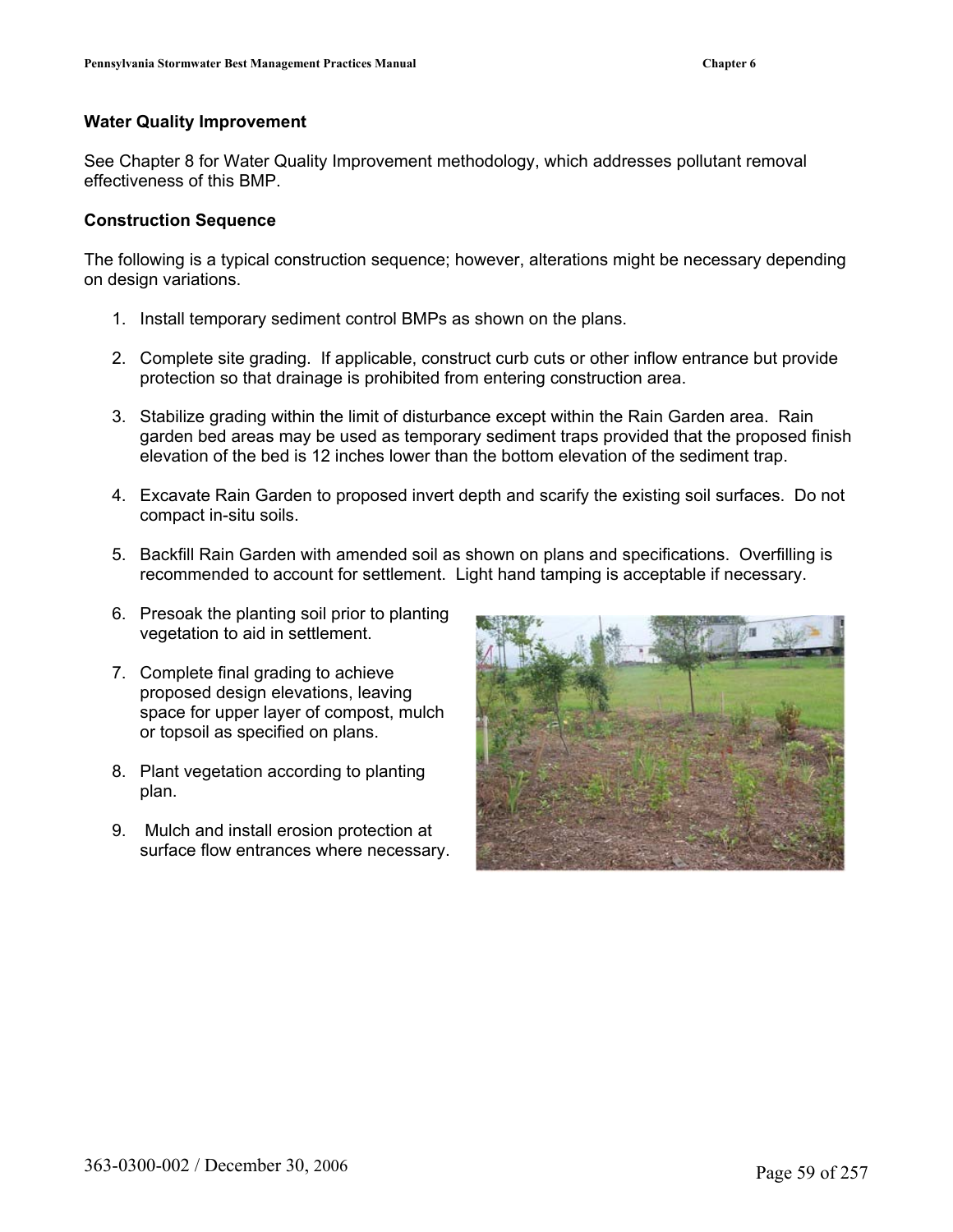#### **Ma intenance Issues**

Properly designed and installed Bioretention areas require some regular maintenance.

- $\bullet$ While vegetation is being established, pruning and weeding may be required.
- Detritus may also need to be removed every year. Perennial plantings may be cut down at the end of the growing season.
- Mulch should be re-spread when erosion is evident and be replenished as needed. Once every 2 to 3 years the entire area may require mulch replacement.
- Bioretention areas should be inspected at least two times per year for sediment buildup, erosion, vegetative conditions, etc.
- During periods of extended drought, Bioretention areas may require watering.
- $\bullet$
- Trees and shrubs should be inspected twice per year to evaluate health.

#### **o Issues C st**

Rain Gardens often replace areas that would have been landscaped and are maintenance-intensive so that the net cost can be considerably less than the actual construction cost. In addition, the use of Rain Gardens can decrease the cost for stormwater conveyance systems at a site. Rain Gardens cost approximately \$5 to \$7 (2005) per cubic foot of storage to construct.

#### **Specifications**

The following specifications are provided for informational purposes only. These specifications include information on acceptable materials for typical applications, but are by no means exclusive or limiting. The designer is responsible for developing detailed specifications for individual design projects in accordance with the project conditions.

#### **1Vegetation** - See Appendix B

#### **2 Execution**

- a. Subgrade preparation
	- 1. Existing sub-grade in Bioretention areas shall **NOT** be compacted or subject to excessive construction equipment traffic.
	- 2. Initial excavation can be performed during rough site grading but shall not be carried to within one feet of the final bottom elevation. Final excavation should not take place until all disturbed areas in the drainage area have been stabilized.
	- 3. Where erosion of sub-grade has caused accumulation of fine materials and/or surface ponding in the graded bottom, this material shall be removed with light